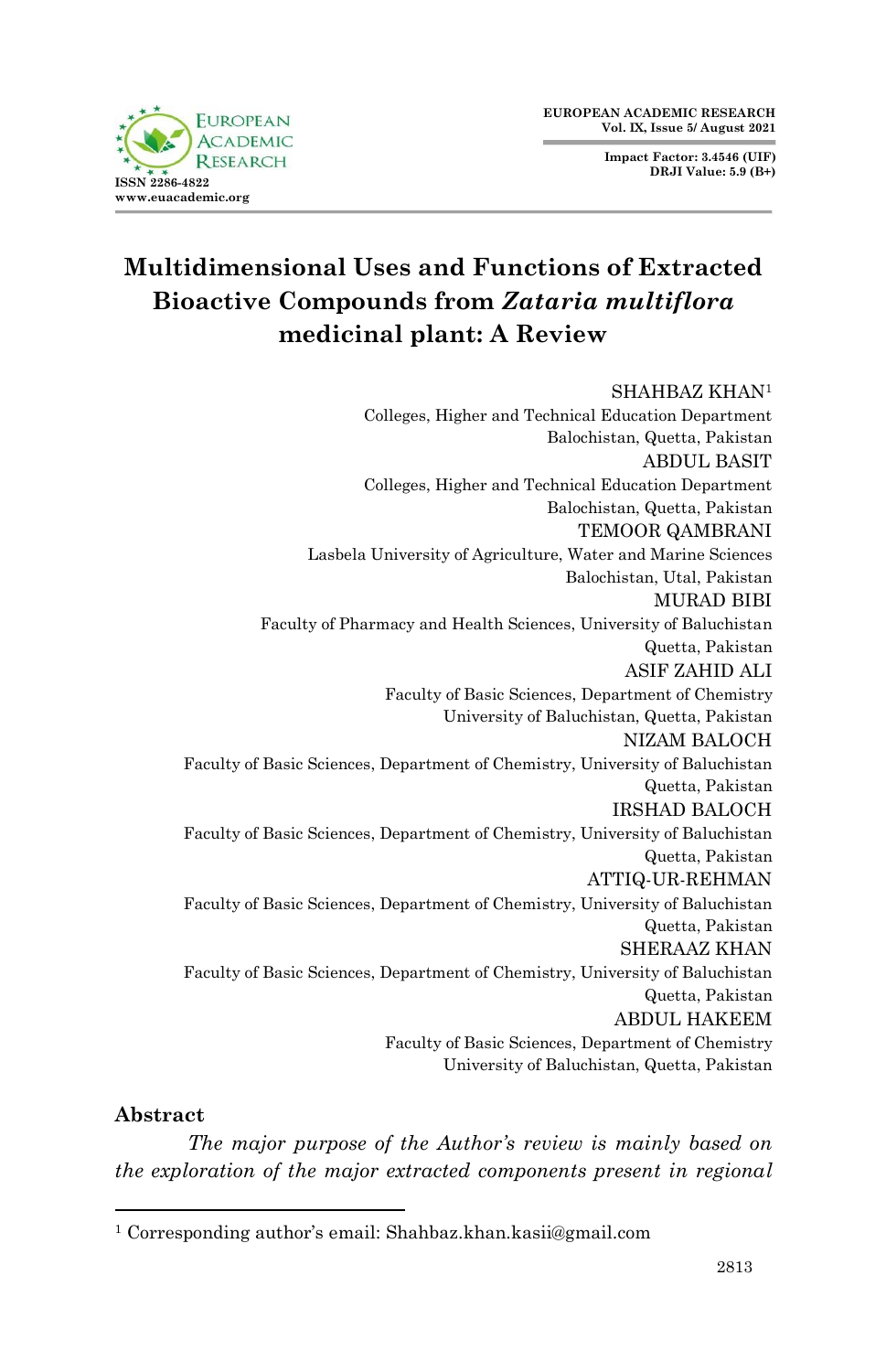*and localized medicinal plants i.e. from Zataria multiflora belonging to Family Lamiaceae and to study their multi-dimensional uses and versatile functions such as its medicinal and pain reliving uses in the field of pharmacology, its pesticidal, insecticidal, miticidal, acaricidal and herbicidal uses in the field of agriculture and agroforestry, its antioxidant, antibacterial and antifungal uses in the field of Microbiology, the significance and effectiveness of Zataria multiflora extracted compounds on other living species.*

**Keywords**: Zataria multiflora, Composition, Pesticide and acaricide, Clinical use, Multidimensional functions.

## **INTRODUCTION:**

Plants are the main source of traditional and synthetic medicines<sup>1</sup> due to the presence of plenty of Bioactive volatile and nonvolatile compounds. Most of these medicinal plants belong to the Family Lamiaceae also known as Labiate family<sup>2</sup> or commonly known as the Mint family which has approximately 2500 to 6000 species and 200 to 236 genera3,4. Being medicinal family, it is observed that throughout the world 70,000 medicinal plant species have been used Ethnomedically and WHO has also reported that about 78 to 80 percent of the world population is still based on herbal medicines for the treatment of different diseases5. These plant-based medicines are not only much more effective having prominent efficacy in the cure of disease but also have very few side effects. Due to high efficacy and significant results, the ancient and folk people were mostly dependent on herbal medicines6. As it is observed that the synthetic medicines have mostly adverse side effects due to the presence of several threatening chemical compounds, the modern Civilization leads their concern towards herbal medicines7. Among these medicinal plants, *Zataria multiflora* belonging to Family Lamiaceae is well known for its versatile multidimensional uses and functions. Word *Zataria* is of Arabic origin Za'ataar meaning as a generic name for some medicinal plants such as Thyme, Savory etc.<sup>8,9,10</sup>. It is observed that thyme is among the many of the medicinal aromatic plants such as the *Thymus*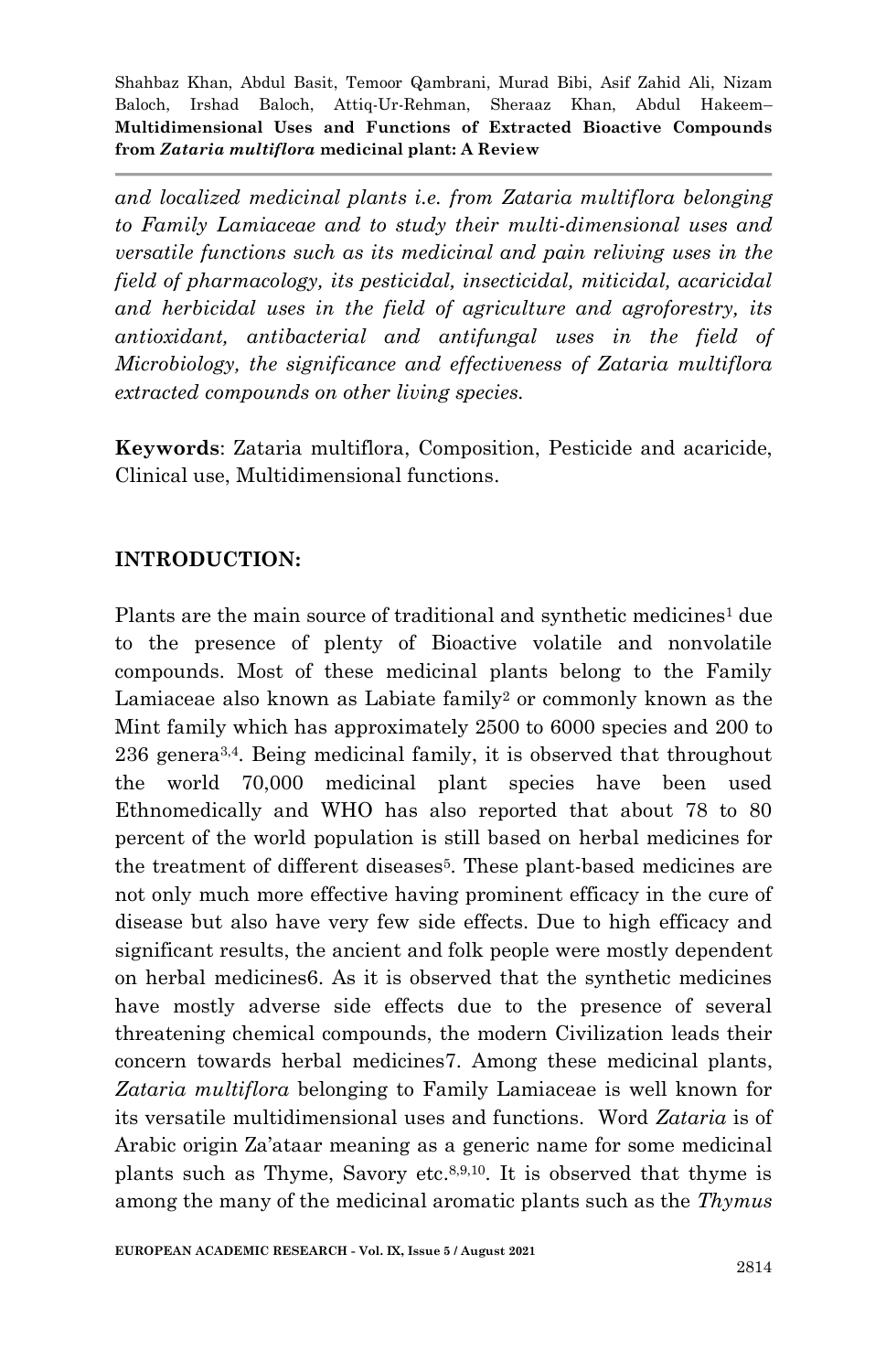*vulgaris*<sup>11</sup> of Labiate family, being the relative of thyme aromatic herbs, *Zataria multiflora* is also known as the Shirazi-thyme or Avishan-e-Shirazi in Persian language<sup>12</sup>. It is an aromatic medicinal plant of family Lamiaceae found in the warm central and south regions of Pakistan, Iran and Afghanistan. It has different localized names such as Avishan-e-Shirazi in Persian language<sup>12</sup> and Balochi people called it Izghand in Balochistan. It is present mostly in shrub form on the inclined planes of a mountain where the rain water is running down. In Balochistan, it is present in nearby mountains of Hazarganji Chiltan park in District Mastung nearby Lackpass tunnel and also in Neechara in District Kalat. It is a perennial medicinal plant mostly ranging from 45-80cm in height and have Pubescent, Orbiculated grey-green leaves8. Its flowers are unbranched, yellowishwhite in colour and are mostly male sterile<sup>8,13</sup>.

## **Composition and Screening of** *Zataria multiflora* **Extractions of different locations:**

*Zataria multiflora* is a medicinal plant abound with several phytochemical compounds. The best tool used for the predictions of the chemical constituent present in this medicinal plants can be carried out by using GC-MS, GC-FID and GC-NIR. By using these analytical techniques, the results obtained after analysis has revealed that the chemical constituents of *Zataria multiflora* are mostly dependent on the soil texture, Temperature and Geographical locations. The growth of *Zataria multiflora* was mostly observed in those areas where the soil was rich in  $Ca, Fe, K, and Al$  with a temperature of 14 to 29 $\degree$ C and with average rain fall of 40 to 303mm per year. Near-Infrared spectroscopy has revealed the presence of Carvacrol, Thymol, Linalool and  $\rho$  -cymene as major compounds of the plant14. The essential oil obtained from Bariji Essence Pharmaceutical Company of Iran and after its screening via GC-MS studies has revealed that the volatile part of *Zataria multiflora* was containing Carvacrol with  $34\%$ ,  $\gamma$ -terpinene with 5.88%, Thymol with 35%,  $\rho$  -cymene with 9.89% and  $\alpha$  -pinene with 4.22% <sup>15</sup>. The *Zataria multiflora* areal parts on collection from Feroozabad; Fars province, Iran and on applying Hydrodistillation methodology via Clevenger apparatus and the analysis of essential oil via GC-MS, about 25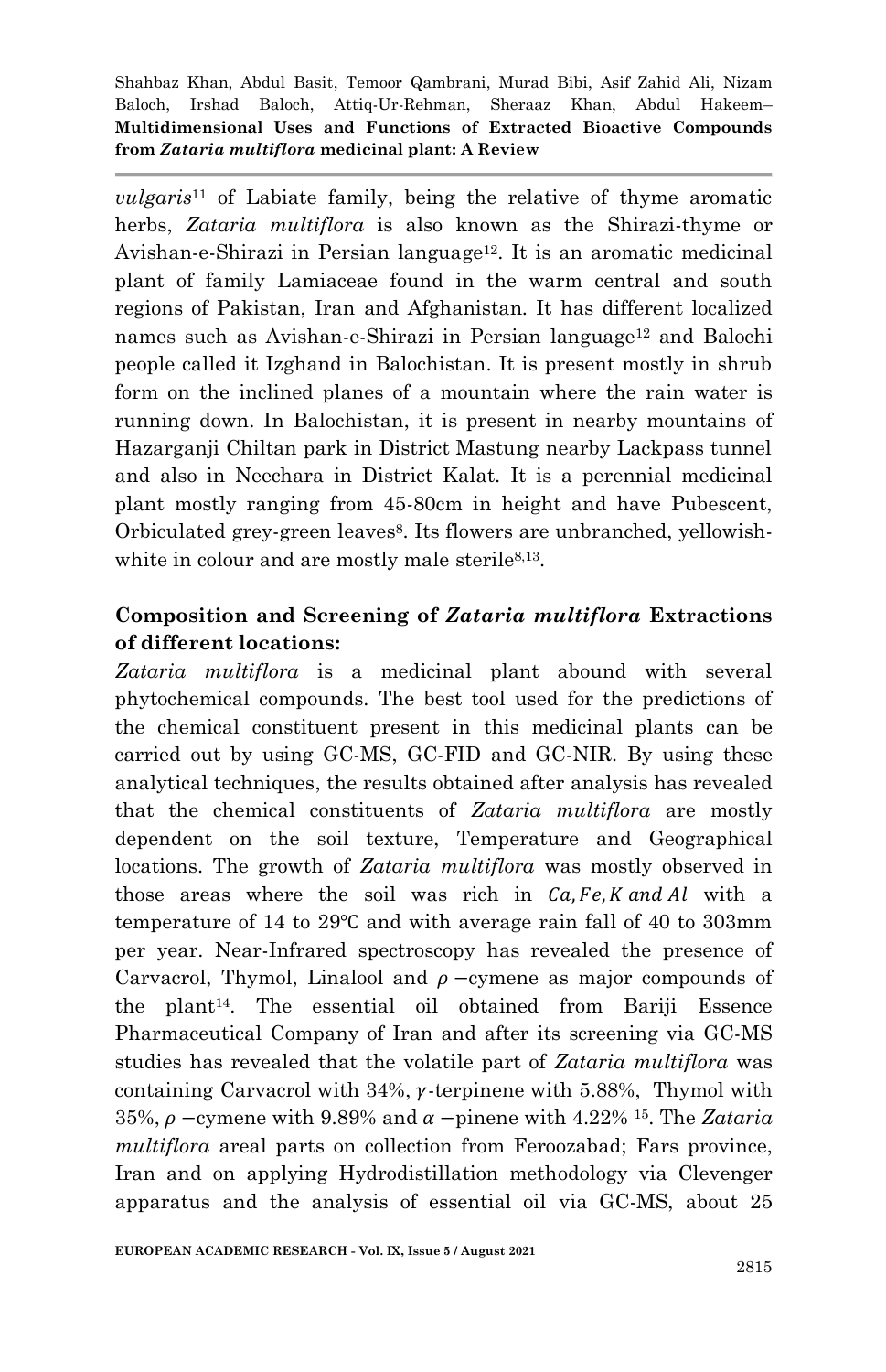compounds were identified among which Thymol was the major component of oil with  $33.65\%$ ,  $\gamma$ -terpinene with  $3.88\%$ ,  $\beta$ caryophyllene with  $2.06\%$  and  $\rho$ -cymene with 7.72%  $\beta$  -caryophyllene and sesquiterpenes with 2.06% were predominant among the Hydrocarbons. 73% of Phenyl-propanoid derivatives were also identified. Along with the above components, monoterpenes with 19.08% was also indicated which consist of Linalool with 1.75%, 4- Terpineol with 1.14%,  $\alpha$  -Terpineol with 1.28%,  $\gamma$  -Terpinene with 3.88%, and 1,8-Cineol with 0.98%16. Another sample of 100g of areal part of dried *Zataria multiflora* was obtained from Barij Essence Research Farm Kashan, Iran and by using Clevenger apparatus when the essential oil was obtained. After its screening about 42 compounds were identified among which Thymol with 38.7% was the major component of oil along with Carvacrol with 15.3%,  $\alpha$  –Pinene with 4.6 %,  $\gamma$  -Terpinene with 9.8%, Trans caryophyllene with 3.1% and that of  $\rho$  – Cymene with 13.5%<sup>17</sup>. The screening of another sample of *Zataria multiflora* essential oil was carried out by using GC-MS and the compounds were found to be  $\rho$  – Cymene with 15%, Dodecane with 9% and Carvacrol with 37% as a major component of oil and it was also observed that major component of oil i.e. Carvacrol was responsible for the antibacterial activity of *Zataria*18. The screening of the upper areal part of *Zataria* multiflora collected from the region of Kohpayeh situated in the Karman district of Iran was also carried out. The chemical screening via GC-MS has shown that about 25 compounds were present in that sample out of which the major compounds of essential oil were Thymol with 41.81%,  $\rho$  – Cymene with 8.36% and Carvacrol with 28.85% respectively<sup>19</sup>. The upper areal part screening of *Zataria multiflora* collected from two different regions of Fars province, Iran i.e. Lamerd and Zarghan regions indicated that 31 of total compounds were present in the essential oils of samples out of which 77.4% Carvacrol and 90.6% Linalool were the main components of essential oils20. The detailed screening of essential oil extracted from the flower and Buds of *Zataria multiflora* collected from the region of Iran i.e. Kolahghaz the region in the vicinity of Isfahan was carried out via using GC-MS, FT-IR,  $^{13}$ C-NMR and <sup>1</sup>H. The analysis of essential oil extracted from Bud depicted that it was containing the oxygenated Monoterpenes with 84.81% and Sesquiterpenes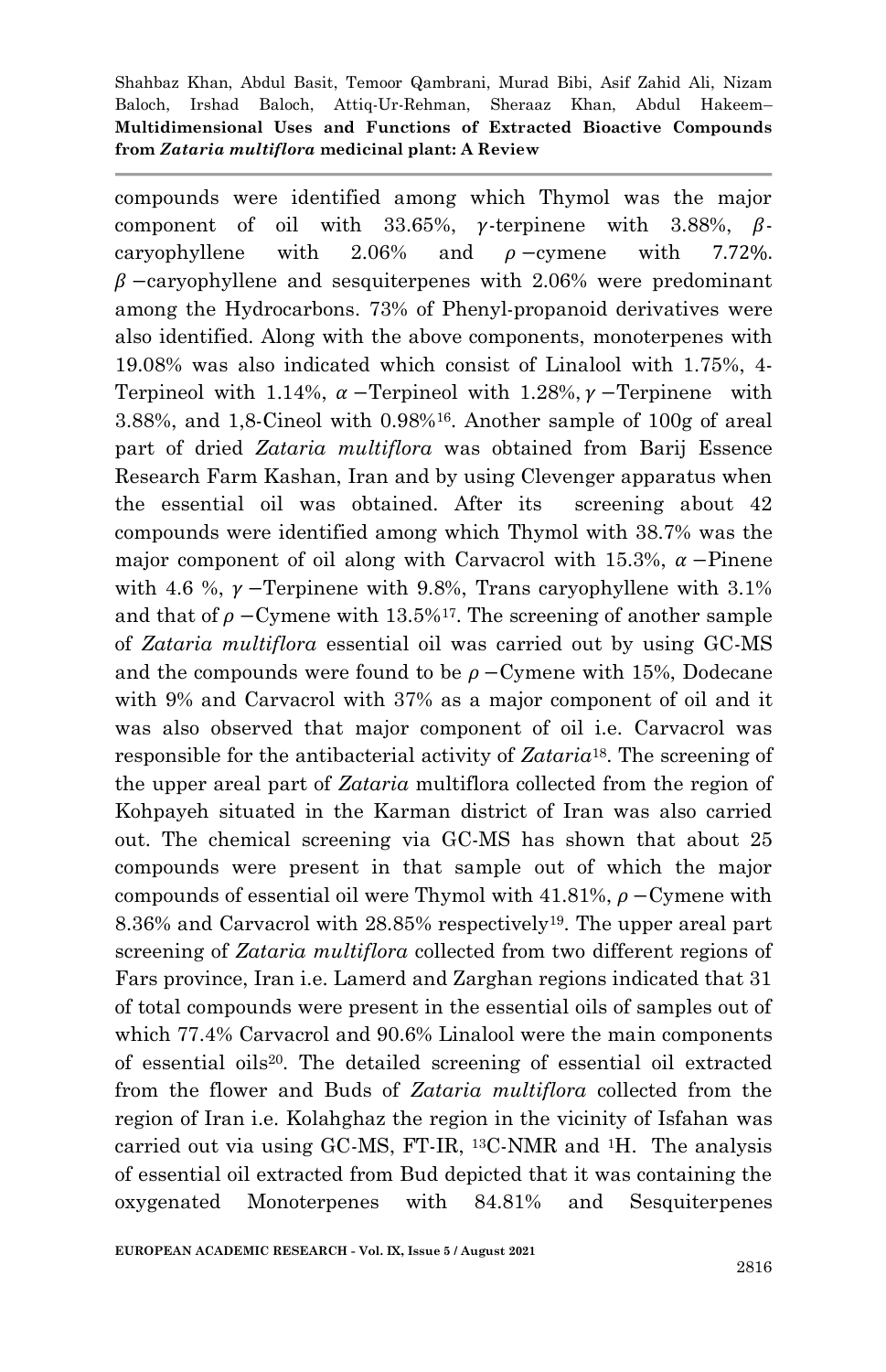hydrocarbon with 11.88%. The extracted oil of the flowering part was containing the sesquiterpenes with 6.96%, monoterpenes with 81.78%. The major compound of essential oils in both samples as was Linalool, Linalyl acetate and  $\beta$  –Caryophyllene<sup>21</sup>.

## **Insecticidal and Acaricidal efficacy of** *Zataria multiflora***:**

Phytotoxic effect of *Zataria multiflora* was observed against the seed germination and growth of four different weed species i.e. *H. spontaneum* Koch, *A. retroflexus L., S.sereale L.* and *C. dactylon L.* with concentration of 0, 80, 160, 320 and 640  $\mu L/L$ . Very effective Phytotoxic effect was observed at concentration 320 and 640  $\mu L/L$  and the germination rate of weed seeds were reduced to great a extent<sup>20</sup>. *Apis mellifera* (Honeybee) although produces Honey for mankind but such Bees are facing a severe threat from *Varroa destructor*; a pest feeding on Bees, which has also adopted resistance against many synthetic acaricides thus producing immense economic lose in Bee farming industries. For Bee protection and killing of pests, the area infected by *Varroa destructor* was sprayed with *Zataria multiflora*  and *Lepidium latifolium* methanolic extracts with a concentration of 100, 200, 400 and 500ppm in comparison with Aspirant chemical strips. The acaricidal efficacy of *Zataria multiflora* was observed at 86.26% while that of *Lepidium latifolium* was observed 100% 22.

#### **Antimicrobial activity of** *Zataria multiflora***:**

Antifungal activity of *Zataria multiflora* essence was carried out against fungi specie i.e. *C. albicans*. A very significant result was obtained in the thorough removal of fungi colonies especially that of *C. albicans* in the dentures just like 100% of results obtained in Nystatin (gold) 100000 IU. They observed that when Candida cells are treated with *Zataria multiflora* essence at a different concentration ranging from 50mg/ml to 3.125mg/ml, the essence with higher concentration has removed 100% of all Candida cells while that with lower concentration has cleaned the solution 88 to 44.7% from Acryl resin contaminated plates<sup>23</sup>. Another microbial agent in the form of Fungi which effects the crops after post -harvesting cause huge damage to fruits and vegetables. To control the effect of pathogenic fungi *Zataria multiflora* essential oil in eight concentrations on Potato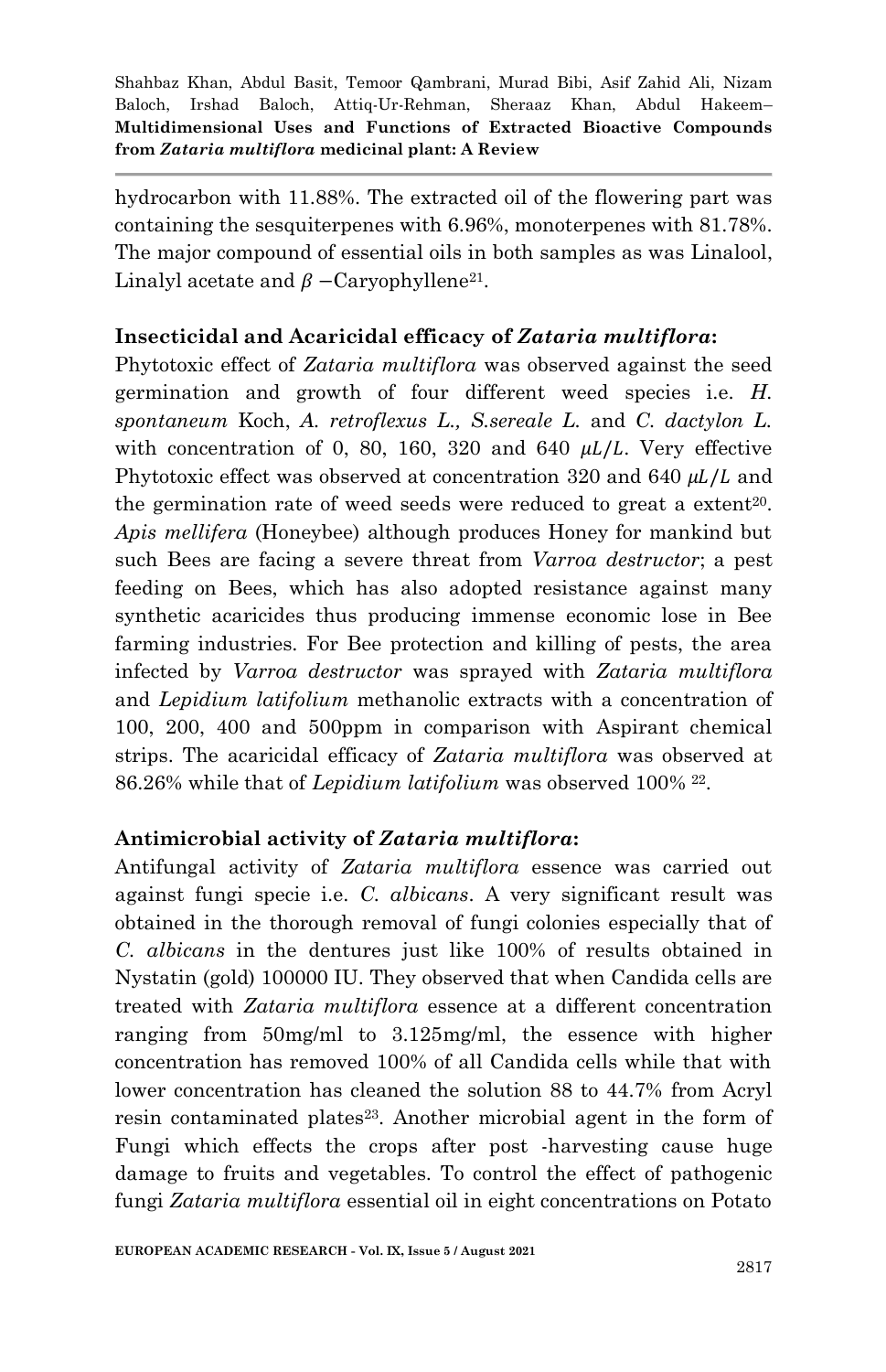Dextrose agar in vitro was applied on different species of fungi i.e*. Aspergillus niger, Aspergillus ochraceus, Rhizopus stolonifer, Aspergillus flavus, Alternaria solani and Rhizoctonia solani* for determination of their inhibitory growth. The results obtained has depicted immense fungicidal effect against all of the postharvest fungi species at a minimum and highest inhibition<sup>15</sup>. Another antifungal activity of essential oil of medicinal plants i.e. *Zataria multiflora, Eucalyptus camaldolensis* and *Geranium herbarium* were carried out against *Saprolegnia parasitica* infecting the eggs of Trout fish species i.e. *Oncorhynchus mykiss* at a concentration of 1, 5, 10, 25, 50 and 100ppm with tree interval daily till the eyed larval stage of Trout fish. Out of 150 infected eggs, most of the hatching was observed in that eggs which were treated with essential oils and the observed hatching rates were 11% with *Zataria multiflora,* 7% with *Eucalyptus camaldolensis* and 3% with *Geranium herbarium*. The most significant results were obtained at 25, 50 and 100ppm concentrations of *Zataria multiflora*24.

#### **Uses of** *Zataria multiflora* **extractions in the Culinary field:**

Bakery products are the major component of our festivals especially cake. For a long time, these products cannot be stored or preserved due to oxidation of edible chemicals and oils used in these products as well as by the attack of pathogens on these oils and products. To preserve these food stuffs, *Zataria multiflora* and *Cinnamon zeylanicum* essential oils as food preservatives were used in the cake preparation with three different concentrations i.e. 500, 1000 and 1500ppm and were compared with control group containing synthetic food preservatives i.e. Butylated hydroxyl anisole and Butylated hydroxyl toluene and were kept under observation for 60 days. The cake with essential oils of *Zataria multiflora* and *Cinnamon zeylanicum* has depicted very effective antioxidative as well as antimicrobial results in comparison with the cake containing synthetic preservatives<sup>25</sup>. Another problematic phenomenon with the preservation of food-stuff nowadays is the contamination of preserved food-stuffs by certain Gram-positive and Gram-negative Bacteria including *S. Xexneri, S. typhi, S. aureus, E. coli, P. vulgaris, and B. cereus*. For halting the contamination of food-stuffs, Hydroalcoholic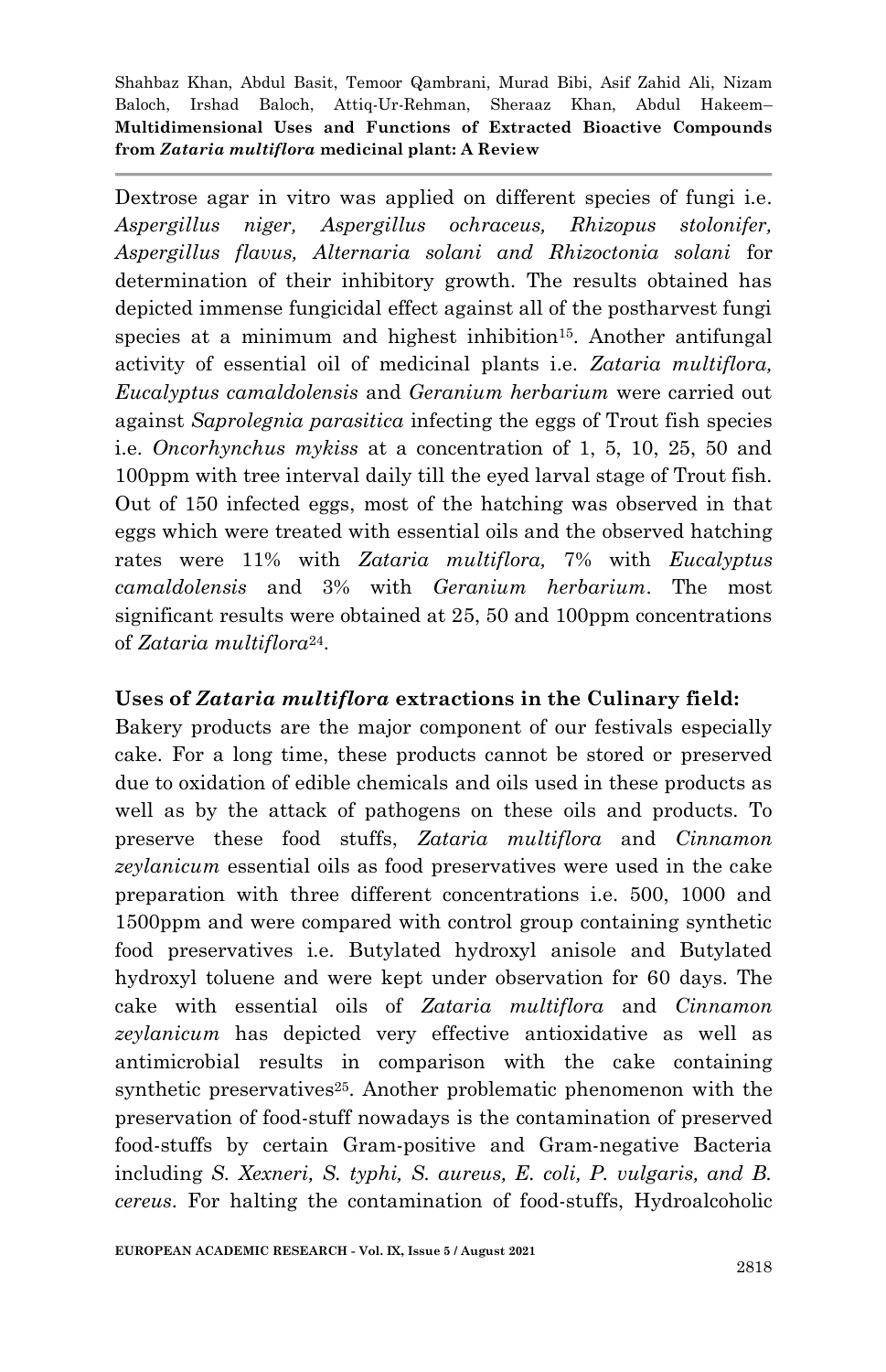extract of *Zataria multiflora* and *Rhus coriaria* was carried out at different concentrations ranging from 0.05-1.6% (w/v). The antibacterial efficacy of *Rhus coriaria* was much more than *Zataria multiflora*. The result obtained has depicted that both plants can be used as effective astringent agents against food spoiling bacteria species<sup>26</sup>. In terms of food packing Scientific researchers are now diverting their attention from plastic packing material to biodegradable edible film coating materials in food industries which are not only safe but also friendly to the environment and human beings. In this scenario, the antimicrobial study was carried out for preserving the food-stuffs by using starch films containing essential oils of *Zataria multiflora* and *Benium persicum* in a concentration ranging from 1mg/ml to 20mg/ml against four species of bacteria which was causing spoilage of food-stuffs i.e. *Listeria monocytogenes, staphylococcus aureus, Pseudomonas aeruginosa and Escherichia coli* by using Plate Count Assay and Disk Diffusion method. Very satisfactory antimicrobial results of *Zataria* and *Benium persicum* were obtained against these food spoiling pathogens and the essential oil of these two plants can be used as safe compounds and also as an antimicrobial agent in food packing industries<sup>27</sup>. The food spoilage was also observed by growing fungus in preserved food-stuffs. For this purpose, the antifungal effect of *Zataria multiflora* in vitro was carried against different colonies of fungi species i.e. *Trichophytone mentagrophytes, E. floccosum, T. rubrum, A. flavus* and *A. fumigatus*. The effect of *Zataria multiflora* as an antifungal agent was found very effective at a concentration range of >8% mg/ml against *Trichophytone mentagrophytes, E. floccosum, T. rubrum* while against *A. flavus* and *A. fumigatus* was observed at a concentration range of >10% mg/ml. the results also depicted that *Zataria multiflora* essence can be used as the best antifungal agent in food industries as a food preservative28.

#### **Clinical and Medicinal uses of** *Zataria multiflora* **extractions:**

Infection causing microbial agents are one of the main concerns by gaining resistance against many drugs. *S. aureus* is one of the pathogens causing immense threat to patients in hospitals and communities and gaining resistance against many disease treating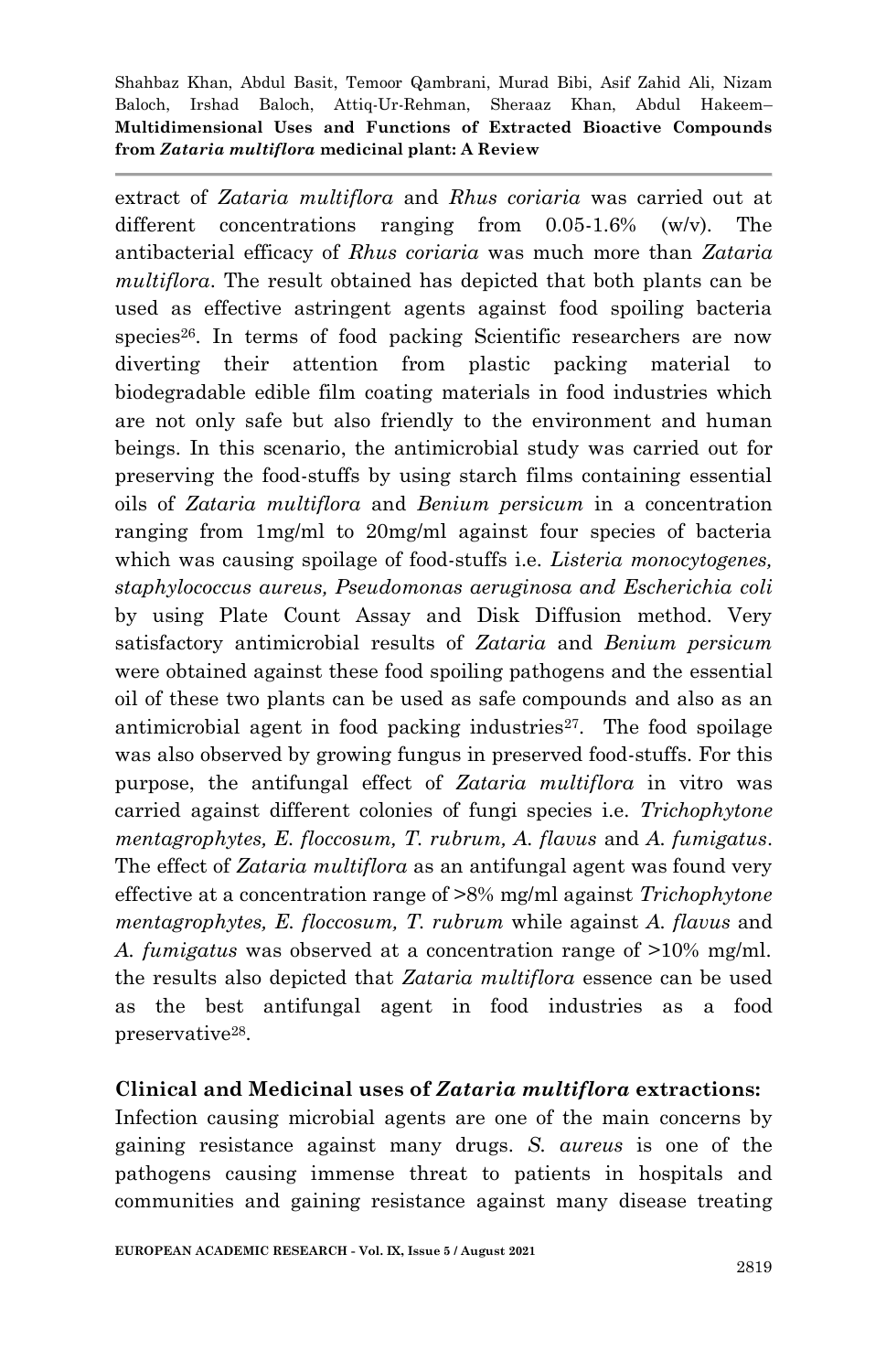drugs especially Vancomycin. The current study was carried out in the clinical field to observe the synergic antistaphylococcal activity of *Zataria multiflora* essential oil in combination with Vancomycin. The results so obtained has depicted that the *Zataria multiflora* essential oil has enhanced the antistaphylococcal activity of Vancomycin to a significant level against clinically isolated *S. aureus*17. The reoccurrence of Hydatid cyst is another problem after surgery. For prevention of this problem, groups of Mice have been injected with protoscoleces intraperitoneally and were divided in-to three groups i.e. preventive and therapeutic and one group was the control group. The preventive group was further divided in to three replicates in which one replicate was treated with 4g/liters in drinking water of *Zataria multiflora* extract for 8 months, the second replica with Albendazole (150mg/kg) and the third replicated was untreated group (control group). After 8 months the infected mice were divided further into three replicates again called the therapeutic group in which one replica was allowed to treat with 8g/liters of *Zataria* for 30 days and a second replica with Albendazole (300mg/kg) along with the third untreated control group. After treatment the hydatid cyst was removed, weight and size were compared with the untreated group cyst. A significant decrease was observed in hydatid cysts of preventive and therapeutic groups as compared with control group cysts. Thus *Zataria multiflora* extract can be used to prevent the reoccurrence of hydatid cyst<sup>29</sup>. Another problem observed in hospitals is during the chemotherapy process. As in chemotherapy, Cyclophosphamide is used as Alkylating agent in suppressing the immune system but it also has some adverse effects on Liver cells by infecting the antioxidative enzymes and produce oxidative stress in liver cells. For the protection of liver cells, Mice was pretreated with *Zataria multiflora* extract at a concentration of 50 to 400mg/kg for seven days along with the control group. These mice were then exposed to a single intraperitoneal injection with a dose of 400mg/kg and after the passage of 24 hours, the samples of blood and liver were collected. An elevation was observed in the hepatic marker serum levels of control group animals while the Mice treated with *Zataria multiflora* dose were observed protected from hepatic cell damage due to very effective inhibition of the antioxidative enzymatic defensive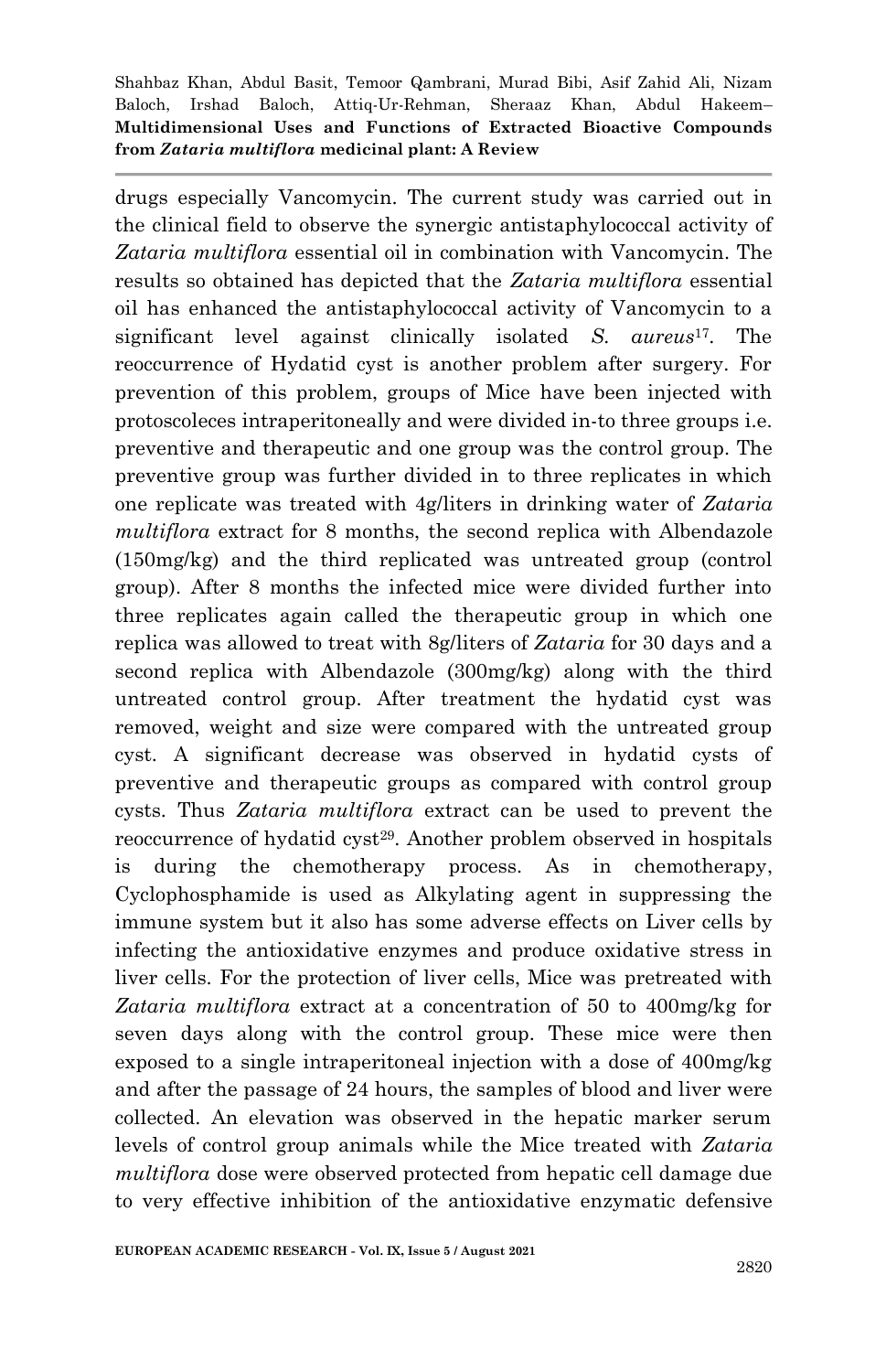system which has protected the hepatic cells from damage when Cyclophosphamide dose was given to mice<sup>30</sup>.

## **CONCLUSION:**

In this study, some of the multidimensional functions and uses of extracted compounds of *Zataria multiflora* are reviewed from different aspects such as in terms of composition and screening of samples of *Zataria multiflora* collected from different regions by using certain analytical techniques. The insecticidal and acaricidal efficacy of extracted compounds, its use as an antimicrobial agent against several pathogens, as food preservative compounds in certain cooking items and its clinical and medicinal use and functions are also reviewed.

#### **REFERENCES:**

- 1. Pour Hosseini, S. H., Mirjalili, M. H., Ghasemi, M., Ahadi, H., Esmaeili, H., & Ghorbanpour, M. (2020). Diversity of phytochemical components and biological activities in *Zataria multiflora* Boiss. (Lamiaceae) populations. *South African Journal of Botany*, *135*, 148-157. doi: 10.1016/j.sajb.2020.08.024.
- 2. Ali, M. S., Saleem, M., Ali, Z., & Ahmad, V. U. (2001). ChemInform abstract: Chemistry of *Zataria multiflora* (Lamiaceae). *ChemInform*, 32(10). doi:10.1016/S0031-9422(00)00249-1.
- 3. Ebadollahi, A., Ziaee, M., & Palla, F. (2020). Essential oils extracted from different species of the Lamiaceae plant family as prospective Bio agents against several detrimental pests. *Molecules*, *25*(7), 1556. doi: 10.3390/molecules25071556.
- 4. Shokri & Sharifzadeh, (2017). *Zataria multiflora* Boiss.: A review study on chemical composition, anti-fungal and anti-mycotoxin activities, and ultrastructural changes. *Herbmed Pharmacology*,6(1),1-9.
- 5. Uritu, C. M., Mihai, C. T., Stanciu, G., Dodi, G., Alexa-Stratulat, T., Luca, A… Tamba, B. I. (2018). Medicinal plants of the family Lamiaceae in pain therapy: A review. *Pain Research and Management*, *2018*, 1-44. doi:10.1155/2018/7801543.
- 6. Jahanbakhsh, S., Azadpour, M., Tavakoli Kareshk, A., Keyhani, A., & Mahmoudvand, H. (2015). *Zataria multiflora* Bioss: Lethal effects of methanolic extract against protoscoleces of echinococcus granulosus. *Journal of Parasitic Diseases*, *40*(4), 1289-1292. doi:10.1007/s12639-015-0670-4.
- 7. Mohamadi, N., Sharififar, F., Koohpayeh, A., & Daneshpajouh, M. (2015). Traditional and ethnobotanical uses of medicinal plants by ancient populations in Khabr and Rouchon of Iran. *Journal of Applied Pharmaceutical Science*, 101-107. doi:10.7324/japs.2015.501117.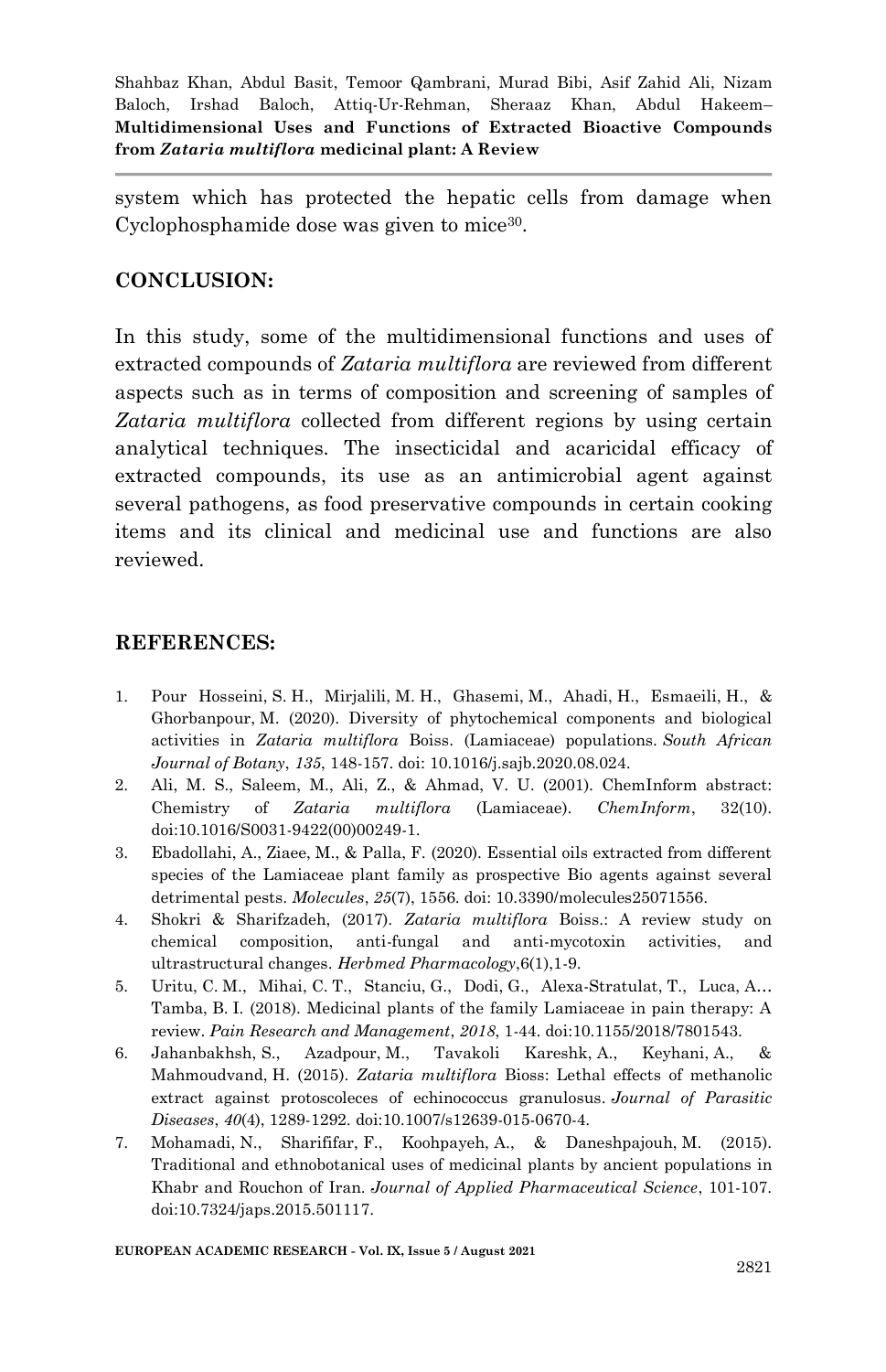- 8. Hadian, J., Ebrahimi, S. N., Mirjalili, M. H., Azizi, A., Ranjbar, H., & Friedt, W. (2011). Chemical and genetic diversity of *Zataria multiflora* Boiss. Accessions growing wild in Iran. *Chemistry & Biodiversity*, *8*(1), 176-188. doi:10.1002/cbdv.201000070.
- 9. Hosseinzadeh, H., Ramezani, M., & Salmani, G. (2000). Antinociceptive, antiinflammatory and acute toxicity effects of *Zataria multiflora* Boiss extracts in mice and rats. *Journal of Ethnopharmacology*, *73*(3), 379-385.
- 10. Saei-Dehkordi, S. S., Tajik, H., Moradi, M., & Khalighi-Sigaroodi, F. (2010). Chemical composition of essential oils in *Zataria multiflora* Boiss. from different parts of Iran and their radical scavenging and antimicrobial activity. *Food and Chemical Toxicology*, 48(6), 1562-1567. doi: 10.1016/j.fct.2010.03.025.
- 11. Golmakani, M.T. & Rezaei, K. (2008). Comparison of microwave assisted hydrodistillation with the traditional hydrodistillation method in the extraction of essential oils from *Thymus vulgaris L*. Food Chemistry., 109, 925–930.
- 12. Ardekani, N. T., Khorram, M., Zomorodian, K., Yazdanpanah, S., Veisi, H., & Veisi, H. (2019). Evaluation of electrospun poly (vinyl alcohol)-based nanofiber mats incorporated with *Zataria multiflora* essential oil as potential wound dressing. *International Journal of Biological Macromolecules*, *125*, 743-750. doi: 10.1016/j.ijbiomac.2018.12.085.
- 13. Simbar, M., Azarbad, Z., Mojab, F., & Alavi Majd, H. (2008). A comparative study of the therapeutic effects of the *Zataria multiflora* vaginal cream and metronidazole vaginal gel on bacterial vaginosis. *Phytomedicine*, *15*(12), 1025- 1031.doi: 10.1016/j.phymed.2008.08.004.
- 14. Karimi, A., Krähmer, A., Herwig, N., Schulz, H., Hadian, J., & Meiners, T. (2020). Variation of secondary metabolite profile of *Zataria multiflora* Boiss. Populations linked to geographic, climatic, and edaphic factors. *Frontiers in Plant Science*, *11*. doi:10.3389/fpls.2020.00969.
- 15. Nasseri, M., Arouiee, H., Golmohammadzadeh, S., Jaafari, M. R., & Neamati, H. (2015). Antifungal effects of *Zataria multiflora* essential oil on the inhibitory growth of some Postharvest pathogenic fungi. *Notulae Scientia Biologicae*, *7*(4),412-416. doi:10.15835/nsb749650.
- 16. Sharififar, F., Moshafi, M., Mansouri, S., Khodashenas, M., & Khoshnoodi, M. (2007). In vitro evaluation of antibacterial and antioxidant activities of the essential oil and methanol extract of endemic *Zataria multiflora* Boiss. *Food Control*, *18*(7), 800-805. doi: 10.1016/j.foodcont.2006.04.002.
- 17. Mahboubi, M. & Ghazian, F. B. (2010). Antistaphylococcal activity of *Zataria multiflora* essential oil and its synergy with vancomycin*. Phytomedicines,*  17(2010), 548-550.
- 18. Rasooli, I., & Rezaei, M. B. (2002). Bioactivity and chemical properties of essential oils from *Zataria multiflora* Boiss and *Mentha longifolia*b *L*. Huds. *Journal of Essential Oil Research*, *14*(2), 141-146. doi:10.1080/10412905.2002.9699800.
- 19. Saedi Dezaki, E., Mahmoudvand, H., Sharififar, F., Fallahi, S., Monzote, L., & Ezatkhah, F. (2015). Chemical composition along with anti-leishmanial and cytotoxic activity of *Zataria multiflora*. *Pharmaceutical Biology*, *54*(5), 752-758. doi:10.3109/13880209.2015.1079223.